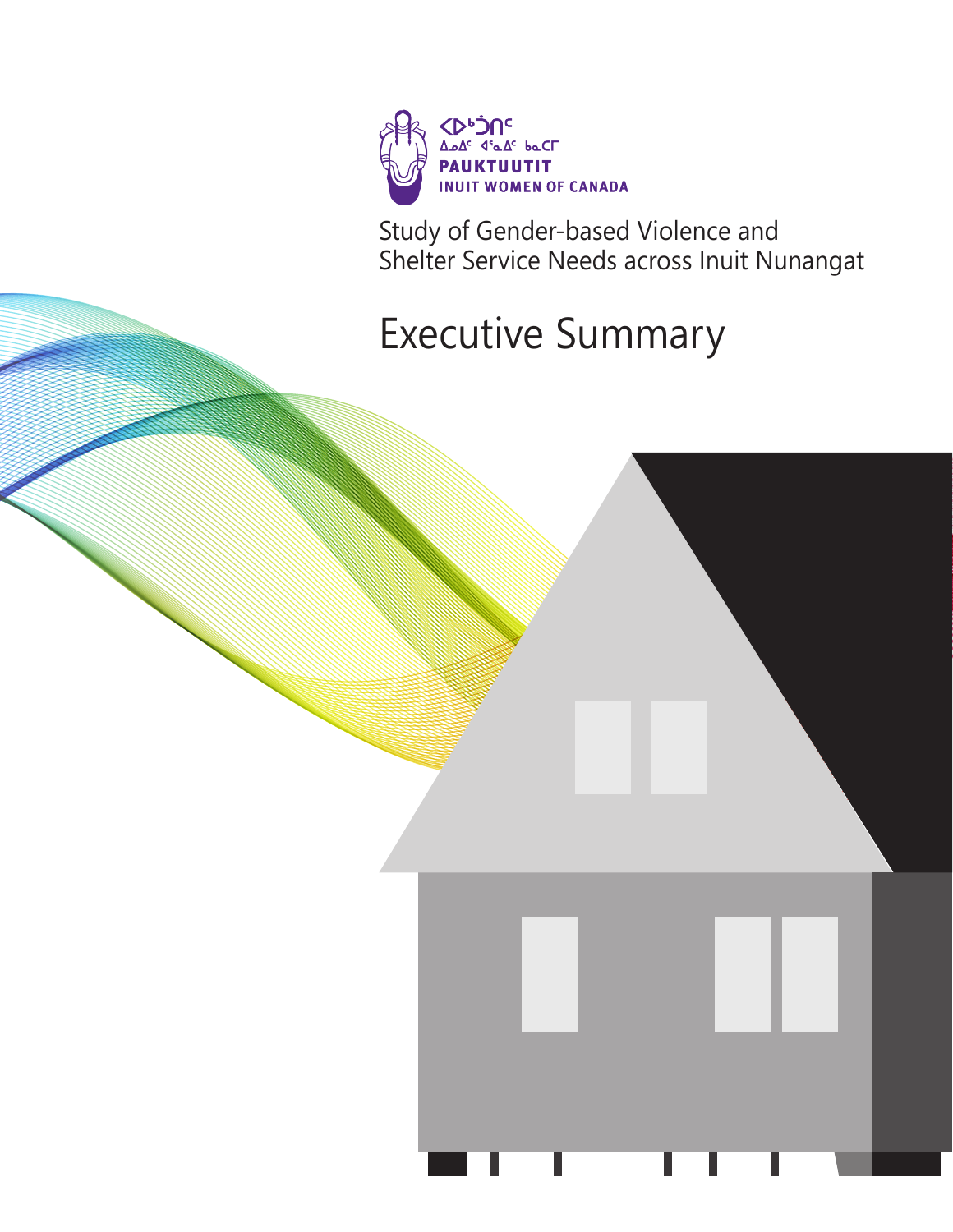# Project Background

Pauktuutit Inuit Women of Canada is dedicated to building a future free from violence for every Inuk woman and girl in the country. Today, violence remains a pervasive social reality that actively shapes the lives and well-being of women and children across Inuit Nunangat. Compared to the national average, Inuit women experience rates of violence 14 times higher and violence continues to be the leading cause of preventable morbidity and mortality. Available data shows that the Canadian territories consistently record the highest rates of police-reported violence against women (Statistics Canada, 2013). In Nunavut, the rate of violent crime experienced by women is nearly 13 times higher than the national average, with women representing almost two-thirds of police-reported crime victims (Statistics Canada, 2018a). While these statistics are alarming, they do not even begin to capture the immense and immeasurable impacts of family and community violence on the lives of individual Inuit women and their families.

Despite increasing attention by federal, provincial and territorial governments to the devastating impacts of violence, Inuit women lack immediate access to safety options and essential long-term support services. More than 70% of the 51 communities across Inuit Nunangat do not have a safe shelter for women and children experiencing family violence. Currently, Inuit communities report an urgent need for crisis and long-term counselling, safe shelters, second-stage housing and training of Inuit front-line workers to address the issue of violence and its related challenges. In particular, mental health services to address unresolved and intergenerational trauma stemming from the experience of colonization have been identified as critical to preventing future violence. In many cases, the inadequate access to safety, supports and services has directly led to the loss of lives.

#### Purpose and Objectives

The Study of Gender-based Violence and Shelter Service Needs across Inuit Nunangat was conducted to increase understanding of the factors affecting Inuit women's experiences of violence. The study explores the determinants of gender-based violence in Inuit communities and identifies service gaps to improve the effectiveness of actions that aim to address the needs of Inuit women experiencing violence. The research project was guided by four primary objectives.

- 1. Identify the determinants of violence against Inuit women, including the relationship between violence and other determinants of well-being
- 2. Understand the impacts of violence in direct relation to shelter needs
- 3. Examine the cost of violence on the health care system
- 4. Map the services and programs that currently exist to assist women or those at risk of becoming victims of violence across Inuit Nunangat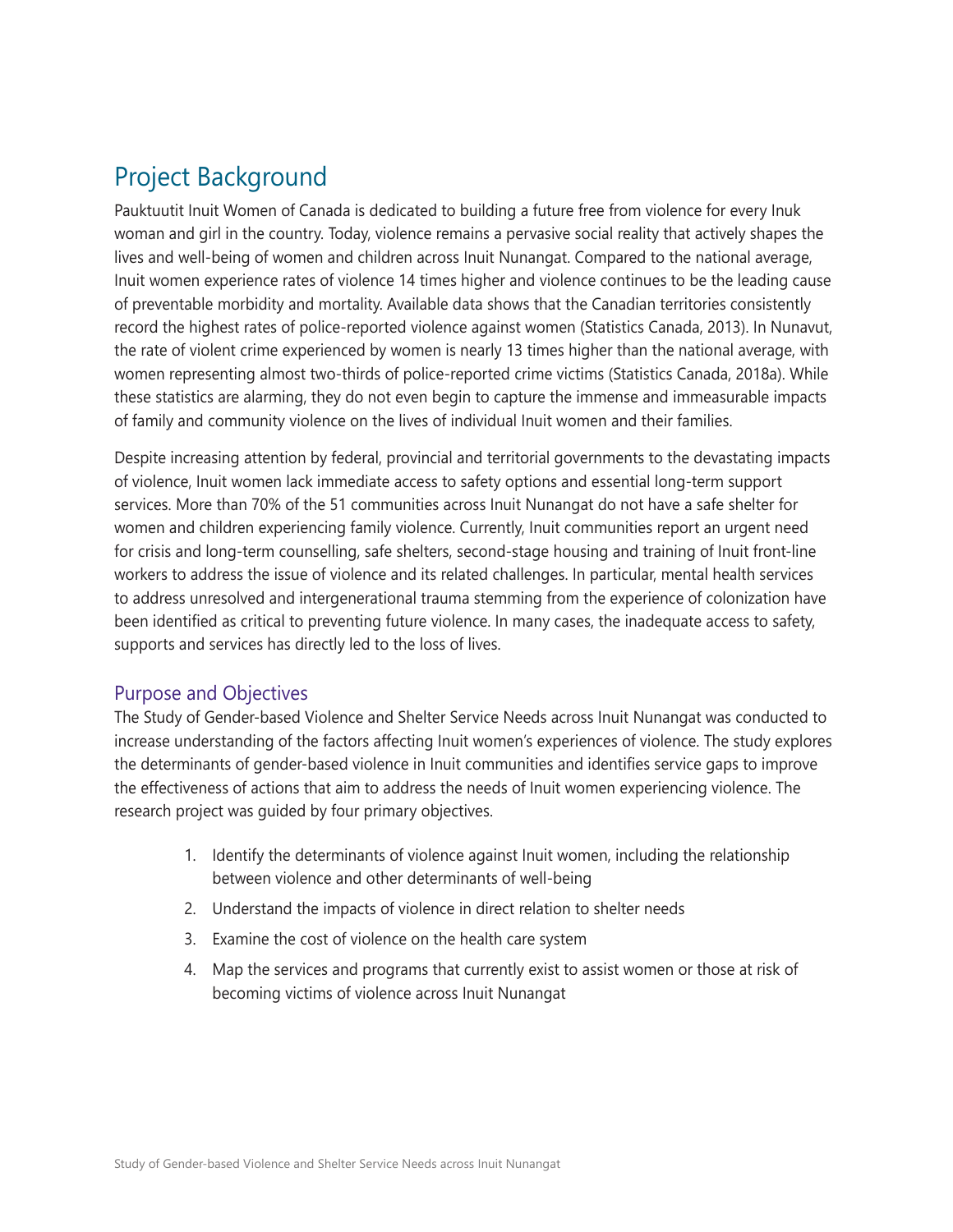## Methodology

To address the research objectives, a qualitative research methodology was employed to bring forward the experiences and perceptions of survivors of violence, shelter workers, service providers and community members across Inuit Nunangat. To understand how experiences and determinants of violence may differ across Inuit regions and communities, the research engaged 10 communities in Inuit Nunangat and urban centres. The sites for data collection were: Inuvik and Yellowknife in the Northwest Territories; Cape Dorset, Clyde River and Iqaluit in Nunavut; Kuujjuaq in Nunavik; Nain in Nunatsiavut; Happy Valley-Goose Bay in Newfoundland and Labrador; Ottawa in Ontario; and, Montréal in Quebec. Semi-structured interviews and discussion circles were used to collect the data in a way that privileged the voices and lived experiences of participants. In total, the research engaged 164 participants made up of:

- 70 community members;
- 44 service providers;
- 13 shelter workers; and,
- 37 key informants.

Participants represented diverse backgrounds, including professionals from the health, criminal justice and social sectors. All qualitative data was thematically analyzed using NVivo software.

### Main Findings

To improve understanding of the unique reality of experiencing violence in Inuit communities, the research aimed to identify the determinants of violence against Inuit women and girls. The study examined both the individual conditions in a woman's life related to experiencing violence and the broader social, economic, political and cultural determinants described by participants as contributing to violence against women and girls in their communities and regions. The data suggest that the primary determinants of violence across Inuit Nunangat include:

- disruption of Inuit culture and identity;
- normalization of violence;
- impacts of colonial government policy;
- challenges with the criminal justice system;
- increased alcohol and substance abuse;
- inadequate and overcrowded housing;
- economic inequality and income instability; and,
- food insecurity.

These factors are directly linked to historical and ongoing Inuit experiences of colonization in which policies, programs and legislation were introduced with the aim to control and assimilate Inuit communities by destroying cultural knowledge, social structure and leadership, practices and identities.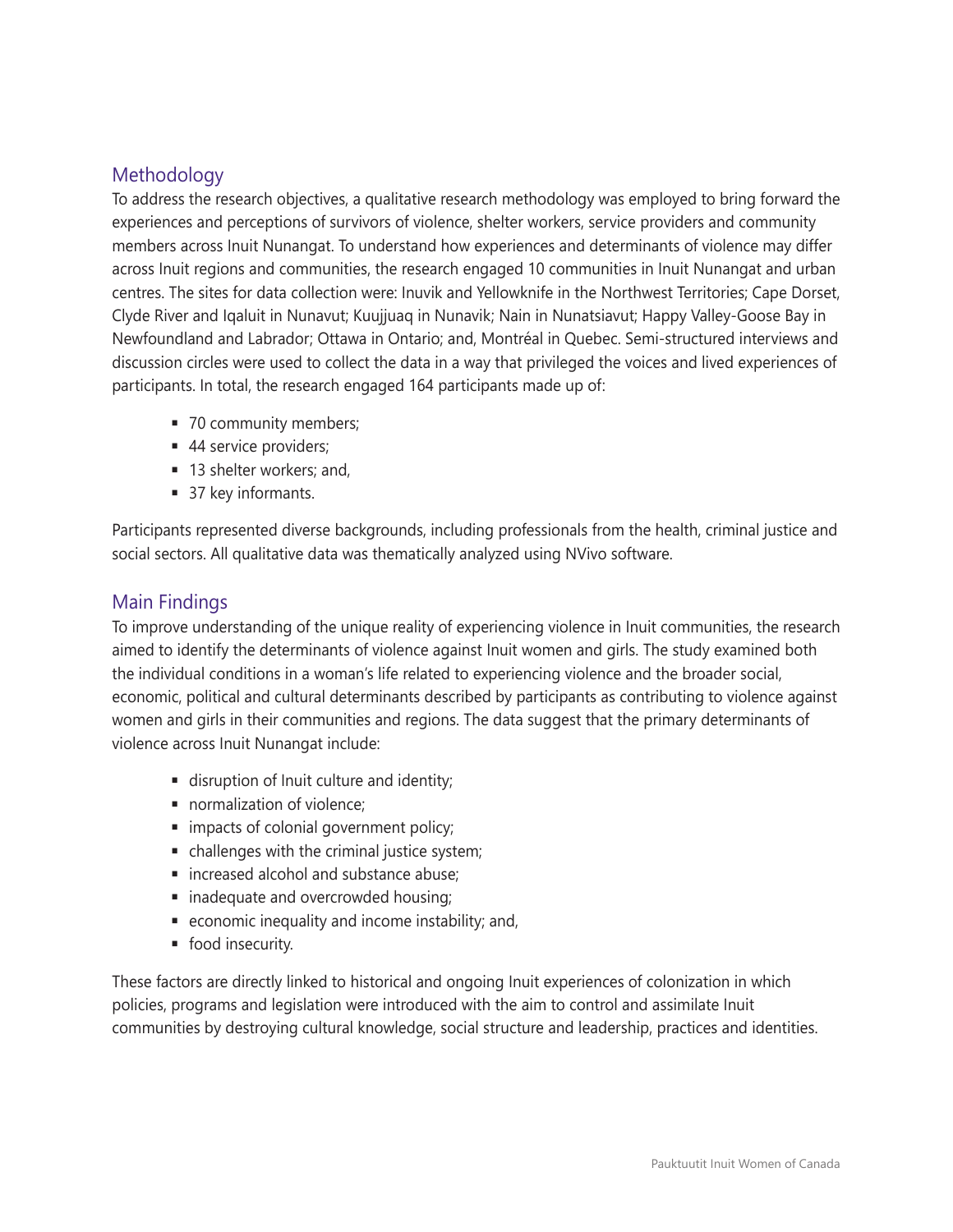Second, to increase awareness of the impacts of violence and improve the effectiveness of emergency supports, the research aimed to explore current gaps in shelter services across Inuit Nunangat. The study investigated the perceptions of shelter workers, as well as community service providers and survivors of violence, to identify the challenges of addressing the needs of Inuit women and their children at risk of experiencing violence. The data demonstrate that the three main barriers for providing adequate and effectives shelter supports and services are:

- the lack of resources and funding available to maintain the operational costs of shelters;
- high staff turnover rates at shelters and other support services; and,
- the deficit of supports available to support women and their children when it is time to leave the respite of the shelter.

Third, to examine the cost of violence on the health care system, as well as the systemic cost more broadly, the research examined the economic impacts of violence against Inuit women and girls on provincial and territorial health, legal, policing and social services. The study findings suggest that the direct and indirect costs associated with gender-based violence across Inuit Nunangat include: medevac services; hospitalization and direct medical costs; long-term mental and physical health costs; economic costs of lost wages and productivity; and, policing and justice services. While adequate data is not available to calculate the current total economic cost of violence against women and girls in Inuit Nunangat, the data that is available suggest that this figure is likely to be in the hundreds of millions of dollars per year.

Finally, to inform the development and maintenance of services that respond to the needs of Inuit women and families experiencing violence, the research mapped existing community programs and actions that assist those at risk of becoming victims of violence across Inuit Nunangat. The study identified programs and services in each Inuit region that are accessed by Inuit women, and explored participants' perceptions of the specific elements that make these supports effective for the community members using them. The data suggest that the five program areas critical to supporting Inuit, families and communities in responding to and healing from the impacts of violence are:

- awareness of violence as a community issue;
- land-based resurgence and on-the-land programming;
- vouth centres;
- $\blacksquare$  transition housing; and,
- access to country food.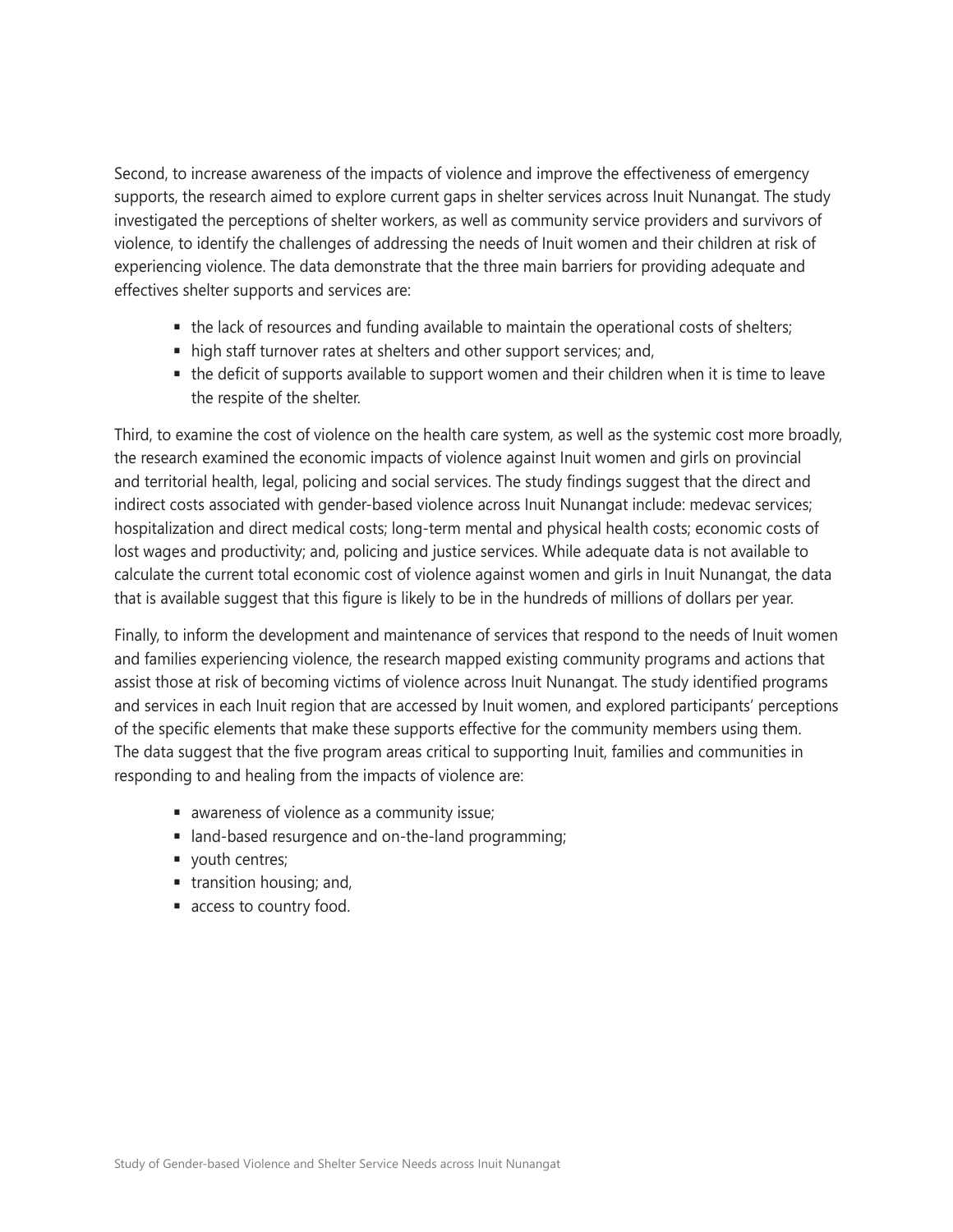#### Recommendations

In response to the research findings of this study on the determinants of violence in Inuit Nunangat and the current gaps in supports for Inuit women experiencing violence, 14 recommendations have been determined.

- 1. Develop violence intervention, prevention and healing strategies that are Inuit-specific, led by Inuit women, and respond to the unique cultural, political, economic, social and historical context of Inuit Nunangat.
- 2. Prioritize funding for the development of appropriate, safe and affordable housing across Inuit Nunangat at all levels of government.
- 3. Enhance the provision of Inuit-specific and Inuktitut services for survivors of violence and offenders to interact with and navigate the federal and provincial criminal justice systems.
- 4. Promote community-based collaboration between survivors of violence, police, service providers and community members to identify effective measures to ensure the safety and well-being of Inuit women and their children.
- 5. Provide adequate, sustainable and flexible funding in Inuit communities for emergency shelters serving Inuit women and children experiencing violence.
	- a. The Government of Canada must reverse its policy that excludes Inuit communities from accessing operational funding for shelters through the Family Violence Prevention Plan (FVPP). Shelter funding must be made available to Inuit communities at a minimum equitable amount to that provided for shelters on First Nations reserves.
	- b. Funding should support the operation and maintenance of existing shelters and the development of new shelters in

consultation with communities.

- c. Eligible costs for shelter funding should include: general operations and maintenance; staff training, retention and professional development; and, programs and supports responsive to the needs of Inuit women.
- 6. Examine the feasibility and community readiness for transition and second-stage housing services in Inuit Nunangat in consultation with Inuit organizations, shelter directors, service providers, and survivors of violence.
- 7. Conduct a needs assessment to determine the gaps in culturally safe services for Inuit women experiencing violence in urban centres, including the need for Inuitspecific emergency shelters and transitional housing services.
- 8. Collect data on the use of medevac and emergency health services that is disaggregated by gender and cause to support increased understanding of the prevalence and cost of violence against women and girls in Inuit communities.
- 9. Undertake research to estimate the economic cost of violence against Inuit women and girls in Inuit Nunangat at the individual and systemic levels.
- 10. Prioritize upstream investments in prevention, intervention, postvention initiatives to both enhance the quality of Inuit women's lives and reduce the hard financial costs of the highest rates of violence in the country.